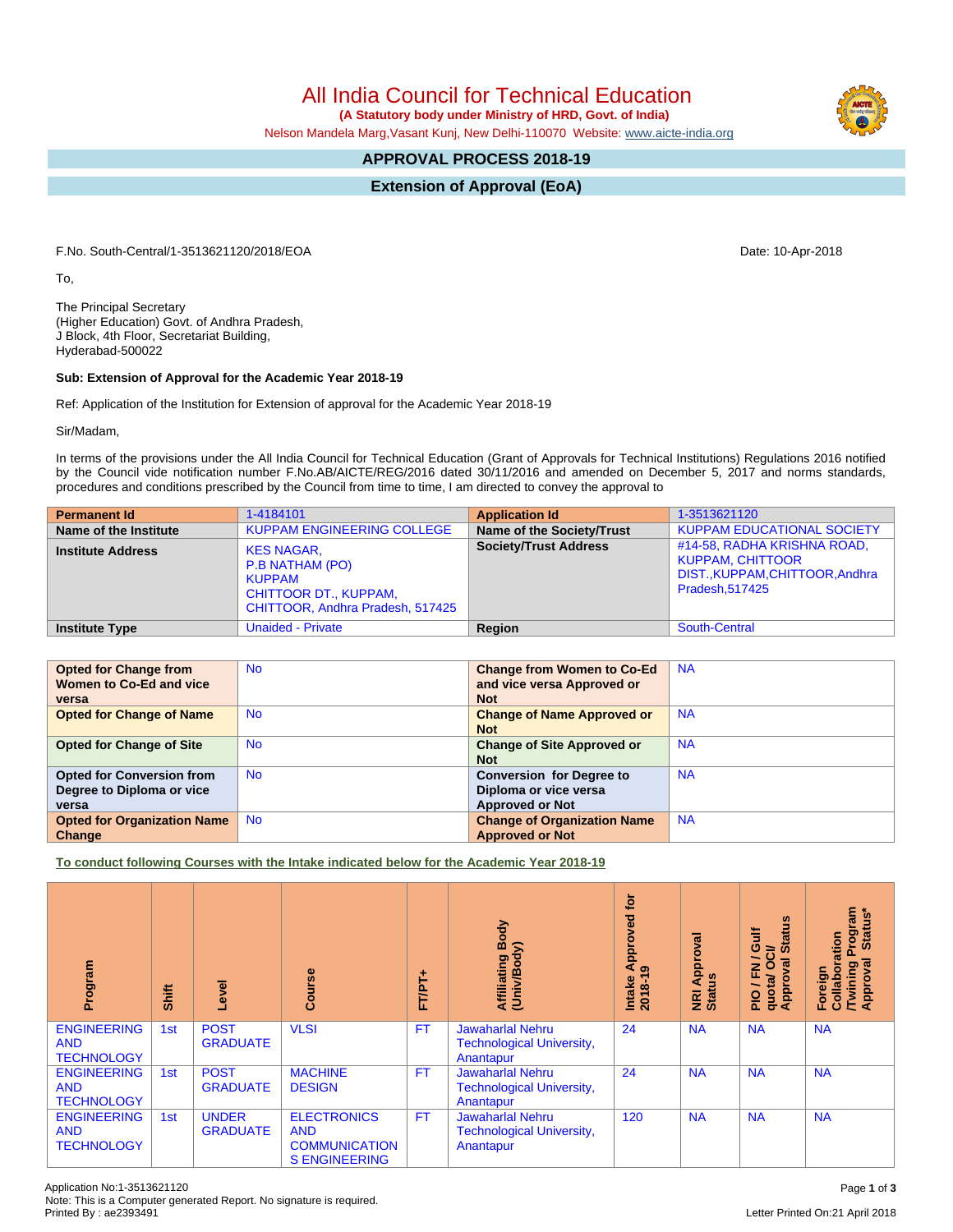| <b>ENGINEERING</b><br><b>AND</b><br><b>TECHNOLOGY</b> | 1st             | <b>UNDER</b><br><b>GRADUATE</b> | <b>COMPUTER</b><br><b>SCIENCE AND</b><br><b>ENGINEERING</b>       | <b>FT</b> | <b>Jawaharlal Nehru</b><br><b>Technological University,</b><br>Anantapur       | 120 | <b>NA</b> | <b>NA</b> | <b>NA</b> |
|-------------------------------------------------------|-----------------|---------------------------------|-------------------------------------------------------------------|-----------|--------------------------------------------------------------------------------|-----|-----------|-----------|-----------|
| <b>ENGINEERING</b><br><b>AND</b><br><b>TECHNOLOGY</b> | 1st             | <b>UNDER</b><br><b>GRADUATE</b> | <b>ELECTRICAL AND</b><br><b>ELECTRONICS</b><br><b>ENGINEERING</b> | <b>FT</b> | <b>Jawaharlal Nehru</b><br><b>Technological University,</b><br>Anantapur       | 120 | <b>NA</b> | <b>NA</b> | <b>NA</b> |
| <b>ENGINEERING</b><br><b>AND</b><br><b>TECHNOLOGY</b> | 1st             | <b>UNDER</b><br><b>GRADUATE</b> | <b>MECHANICAL</b><br><b>ENGINEERING</b>                           | <b>FT</b> | <b>Jawaharlal Nehru</b><br><b>Technological University,</b><br>Anantapur       | 60  | <b>NA</b> | <b>NA</b> | <b>NA</b> |
| <b>ENGINEERING</b><br><b>AND</b><br><b>TECHNOLOGY</b> | 1st             | <b>UNDER</b><br><b>GRADUATE</b> | <b>CIVIL</b><br><b>ENGINEERING</b>                                | <b>FT</b> | <b>Jawaharlal Nehru</b><br><b>Technological University,</b><br>Anantapur       | 60  | <b>NA</b> | <b>NA</b> | <b>NA</b> |
| <b>ENGINEERING</b><br><b>AND</b><br><b>TECHNOLOGY</b> | 1st             | <b>POST</b><br><b>GRADUATE</b>  | <b>POWER</b><br><b>ELECTRONICS</b>                                | FT.       | <b>Jawaharlal Nehru</b><br><b>Technological University,</b><br>Anantapur       | 18  | <b>NA</b> | <b>NA</b> | <b>NA</b> |
| <b>ENGINEERING</b><br><b>AND</b><br><b>TECHNOLOGY</b> | 1st             | <b>POST</b><br><b>GRADUATE</b>  | <b>EMBEDDED</b><br><b>SYSTEMS</b>                                 | <b>FT</b> | <b>Jawaharlal Nehru</b><br><b>Technological University,</b><br>Anantapur       | 18  | <b>NA</b> | <b>NA</b> | <b>NA</b> |
| <b>ENGINEERING</b><br><b>AND</b><br><b>TECHNOLOGY</b> | 1st             | <b>POST</b><br><b>GRADUATE</b>  | <b>COMPUTER</b><br><b>SCIENCE AND</b><br><b>ENGINEERING</b>       | <b>FT</b> | <b>Jawaharlal Nehru</b><br><b>Technological University,</b><br>Anantapur       | 18  | <b>NA</b> | <b>NA</b> | <b>NA</b> |
| <b>MANAGEMEN</b><br>т                                 | 1st             | <b>POST</b><br><b>GRADUATE</b>  | <b>BUSINESS</b><br><b>ADMINISTRATION</b>                          | <b>FT</b> | Jawaharlal Nehru<br><b>Technological University,</b><br>Anantapur              | 120 | <b>NA</b> | <b>NA</b> | <b>NA</b> |
| <b>ENGINEERING</b><br><b>AND</b><br><b>TECHNOLOGY</b> | 2 <sub>nd</sub> | <b>DIPLOMA</b>                  | <b>ELECTRICAL AND</b><br><b>ELECTRONICS</b><br><b>ENGINEERING</b> | <b>FT</b> | <b>State Board of Technical</b><br><b>Education and Training,</b><br>Hyderabad | 60  | <b>NA</b> | <b>NA</b> | <b>NA</b> |
| <b>ENGINEERING</b><br><b>AND</b><br><b>TECHNOLOGY</b> | 2 <sub>nd</sub> | <b>DIPLOMA</b>                  | <b>ELECTRONICS &amp;</b><br><b>COMMUNICATION</b><br><b>ENGG</b>   | FT.       | <b>State Board of Technical</b><br><b>Education and Training,</b><br>Hyderabad | 60  | <b>NA</b> | <b>NA</b> | <b>NA</b> |
| <b>ENGINEERING</b><br><b>AND</b><br><b>TECHNOLOGY</b> | 2 <sub>nd</sub> | <b>DIPLOMA</b>                  | <b>MECHANICAL</b><br><b>ENGINEERING</b>                           | <b>FT</b> | <b>State Board of Technical</b><br><b>Education and Training,</b><br>Hyderabad | 60  | <b>NA</b> | <b>NA</b> | <b>NA</b> |

+FT –Full Time,PT-Part Time

# Punitive Action against the Institute

In case of any differences in content in this Computer generated Extension of Approval Letter, the content/information as approved by the Executive Council / General Council as available on the record of AICTE shall be final and binding.

Strict compliance of Anti-Ragging Regulation: - Approval is subject to strict compliance of provisions made in AICTE Regulation notified vide F. No. 37-3/Legal/AICTE/2009 dated July 1, 2009 for Prevention and Prohibition of Ragging in Technical Institutions. In case Institution fails to take adequate steps to Prevent Ragging or fails to act in accordance with AICTE Regulation or fails to punish perpetrators or incidents of Ragging, it will be liable to take any action as defined under clause 9(4) of the said Regulation.

> **Prof. A.P Mittal Member Secretary, AICTE**

Copy to:

- 1. The Regional Officer, All India Council for Technical Education First Floor, old BICARD Building Jawaharlal Nehru Technological University Masab Tank, Hyderabad-500076
- 2. The Director Of Technical Education\*\*, Andhra Pradesh
- 3. The Registrar\*\*, Jawaharlal Nehru Technological University, Anantapur
- 4. The Principal / Director, KUPPAM ENGINEERING COLLEGE KES NAGAR, P.B NATHAM (PO) KUPPAM